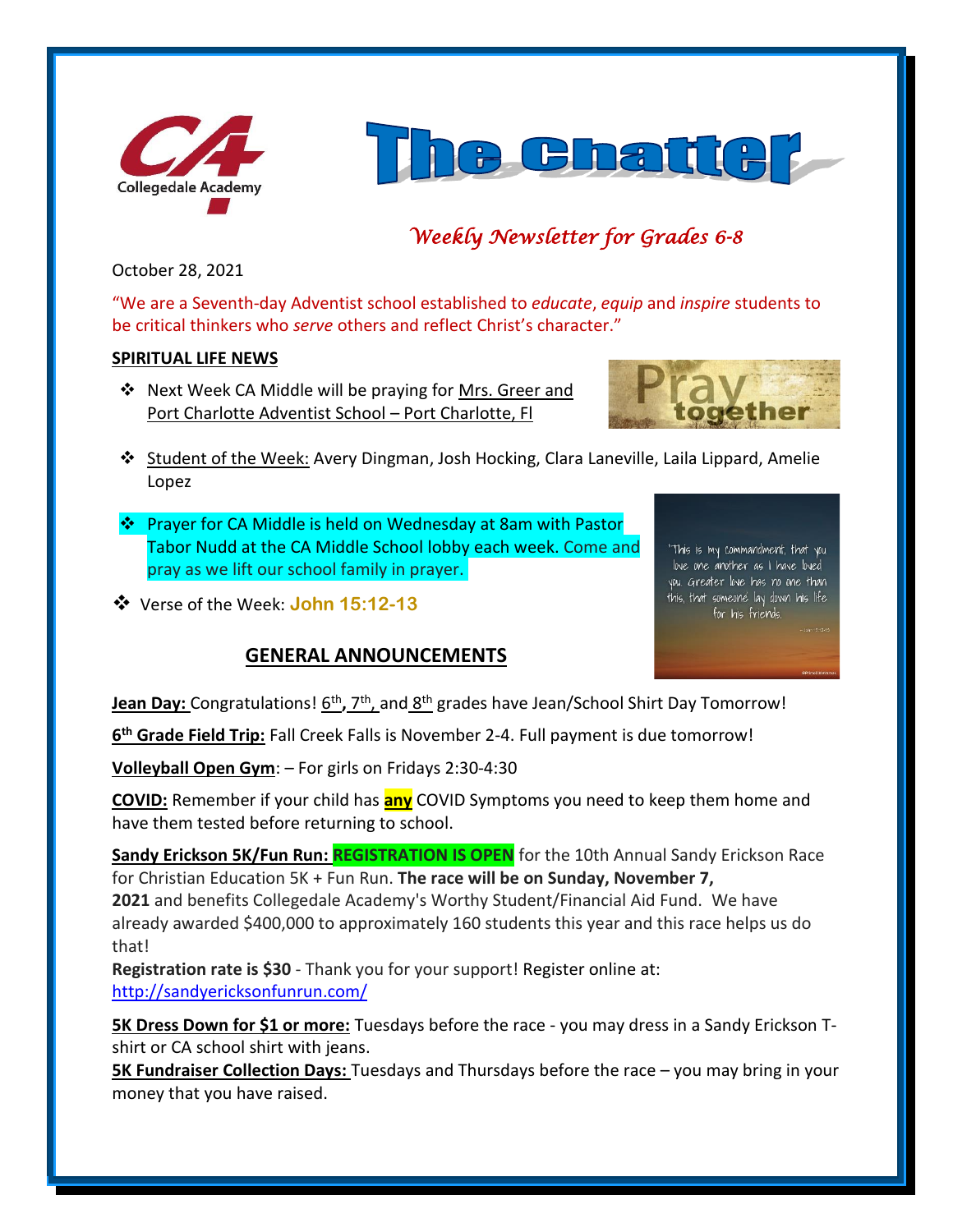**Hope Twinkles:** We are excited to announce our Hope Twinkles will be on Sunday, November 14 at the Collegedale Commons from 8am-8pm.

**Thanksgiving Break:** November 19 (noon dismissal)–28. Back in school on Monday the 29<sup>th</sup>  $\odot$ 

#### **PRINCIPAL'S LUNCH**

Wednesday, November 3– Names who begin with: Dy - Em Dylan Dietrich, Dylan Coleman, Dylan Phillips, Eli Alvarez, Elijah Hybl, (Elizabeth) Nikki Ziesmer, Ella Shafer, Emily Rey, Emily Park



*Cheese Pizza will be provided along with other snacks. Please let us know two days ahead if your child has any allergies!*

## **HOT LUNCHES – Schedule B**

Please remember that your child's lunch/drink accounts should be paid prior to them ordering a lunch. Please give cash/check to Mrs. Reed at the front desk. Checks should be made out to 'Collegedale Academy' (spelled out please). You may pay in an individual bases or pay a set amount ahead of time. Remaining balance on your account at the end of the year will be refunded to you**. If your child will be late getting to school and needs a lunch, please call the front office to order one before 8:15am. Thank you!** 

Meal Schedule Week A: Monday – Hotdog  $&$  Fruit Tuesday – Bean Burritos & Fruit Wednesday – Pizza Thursday – Spaghetti w/Broccoli Friday – Hoagie w/cheese & Fruit



Meal Schedule Week B:

Monday – Mac n Cheese / Nuggets Tuesday – Bean Burritos & Fruit Wednesday – Pizza Thursday – Fettuccine w/Broccoli Friday – Griller w/cheese & Fruit

Drink options: water bottle, 2% Milk, Orange Juice, Lemonade – every day, plus Chocolate Milk – Friday. Kim Lighthall is our Lunch Coordinator. You may email her at [klighthall@collegedaleacademy.com](mailto:klighthall@collegedaleacademy.com) for any lunch account information. **Keep in mind that there is NO HOT LUNCH available when we have a 2-hour delay. Please have your child bring their own lunch. Thank you!**

## **ATHLETICS**

**Sports** – Coach Jeff Morris – [jmorris@collegedaleacademy.com](mailto:jmorris@collegedaleacademy.com) [Girls' Soccer Schedule](https://www.collegedaleacademy.com/wp-content/uploads/2021/10/Girls-2021-2022-Soccer-Schedule.pdf) [Flag Football Intramural Schedule and Teams](https://www.collegedaleacademy.com/wp-content/uploads/2021/10/Flag-Football-Intramurals.pdf) [Boys' Soccer Schedule](https://www.collegedaleacademy.com/wp-content/uploads/2021/10/Boys-2021-2022-Soccer-Schedule.pdf)

## **MUSIC**

**Caroliers and Handbells –** Holly Greer – [hgreer@collegedaleacademy.com](mailto:hgreer@collegedaleacademy.com) Caroliers – October 30 – Impact SDA Church call time 10:30 in full formal uniform

**Orchestra –** Tami King – [tking@collegedaleacademy.com](mailto:tking@collegedaleacademy.com) Orchestra Concert – Wednesday November, 10 at 7pm (Not Oct. 27)